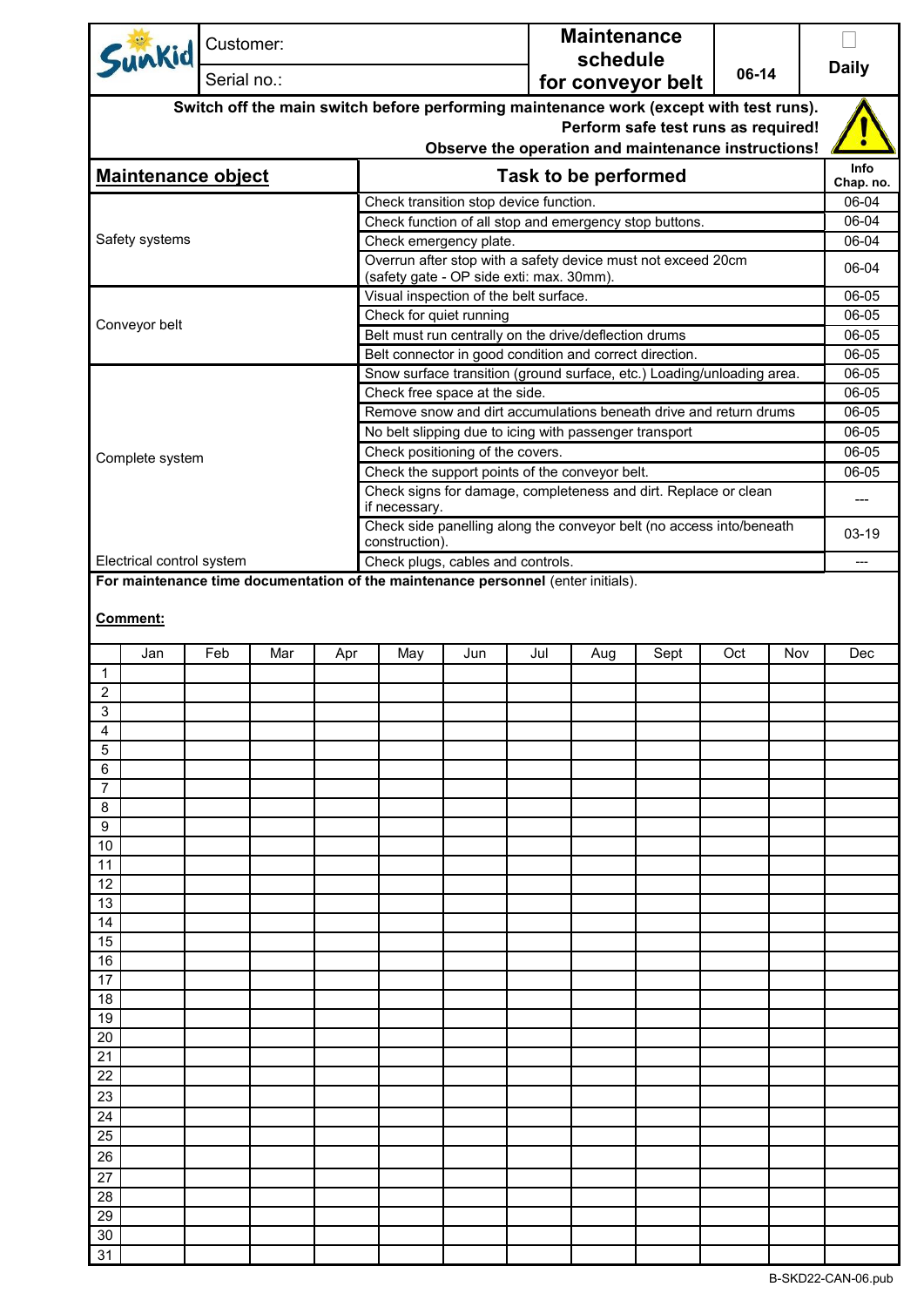|                                                                                            |                           | Customer:   |     |     |                                                                                                                |     | <b>Maintenance</b>            |                      |      |                |     |                   |
|--------------------------------------------------------------------------------------------|---------------------------|-------------|-----|-----|----------------------------------------------------------------------------------------------------------------|-----|-------------------------------|----------------------|------|----------------|-----|-------------------|
| Sunkid                                                                                     |                           | Serial no.: |     |     |                                                                                                                |     | schedule<br>for conveyor belt | 06-15                |      | <b>Monthly</b> |     |                   |
|                                                                                            |                           |             |     |     | Switch off the main switch before performing maintenance work (except with test runs).                         |     |                               |                      |      |                |     |                   |
| Perform safe test runs as required!<br>Observe the operation and maintenance instructions! |                           |             |     |     |                                                                                                                |     |                               |                      |      |                |     |                   |
|                                                                                            | <b>Maintenance object</b> |             |     |     |                                                                                                                |     |                               | Task to be performed |      |                |     | Info<br>Chap. no. |
| Safety systems                                                                             |                           |             |     |     | Test backstop device                                                                                           |     |                               |                      |      |                |     | 06-04             |
|                                                                                            | Emergency stop devices    |             |     |     | Check all safety equipment.                                                                                    |     |                               |                      |      |                |     | 06-04             |
|                                                                                            |                           |             |     |     | Check belt tension.                                                                                            |     |                               |                      |      |                |     | $03 - 16$         |
|                                                                                            |                           |             |     |     | Lubricate tension guide and screws.                                                                            |     |                               |                      |      |                |     | 06-06             |
| Drive system                                                                               |                           |             |     |     | With reinforced bearing: visual inspection for grease leakage.                                                 |     |                               |                      |      |                |     | $---$             |
|                                                                                            |                           |             |     |     | Grease bearings (with the exception of reinforced bearings)<br>with grease nipple (every 200 operating hours). |     |                               |                      |      |                |     | 06-06             |
|                                                                                            |                           |             |     |     | Check the tensioning device with the return station belt tension,<br>re-tension if necessary.                  |     |                               |                      |      |                |     | 03-16             |
| Conveyor belt                                                                              |                           |             |     |     | Visual inspection for wear (traces of wear, friction points, etc.)                                             |     |                               |                      |      |                |     |                   |
| Return unit                                                                                |                           |             |     |     | OP snow plough: with the formation of sharp edges $\rightarrow$ grind away                                     |     |                               |                      |      |                |     | ---               |
|                                                                                            |                           |             |     |     | Extraordinary cleaning of moving parts                                                                         |     |                               |                      |      |                |     | ---               |
|                                                                                            |                           |             |     |     | Check the general condition (rust, worn/protruding parts,<br>protruding fabric, sharp edges)                   |     |                               |                      |      |                |     | ---               |
| Complete system                                                                            |                           |             |     |     | Check plastic parts for wear                                                                                   |     |                               |                      |      |                |     |                   |
|                                                                                            |                           |             |     |     | Check for loose screws                                                                                         |     |                               |                      |      |                |     |                   |
|                                                                                            |                           |             |     |     | Check the functions of the system during a test run.                                                           |     |                               |                      |      |                |     |                   |
|                                                                                            |                           |             |     |     | For maintenance time documentation of the maintenance personnel (enter initials).                              |     |                               |                      |      |                |     |                   |
|                                                                                            |                           |             |     |     |                                                                                                                |     |                               |                      |      |                |     |                   |
|                                                                                            | Jan                       | Feb         | Mar | Apr | May                                                                                                            | Jun | Jul                           | Aug                  | Sept | Oct            | Nov | Dec               |
| Date:                                                                                      |                           |             |     |     |                                                                                                                |     |                               |                      |      |                |     |                   |
| Name:                                                                                      |                           |             |     |     |                                                                                                                |     |                               |                      |      |                |     |                   |
|                                                                                            | Comment:                  |             |     |     |                                                                                                                |     |                               |                      |      |                |     |                   |
|                                                                                            |                           |             |     |     |                                                                                                                |     |                               |                      |      |                |     |                   |
|                                                                                            |                           |             |     |     |                                                                                                                |     |                               |                      |      |                |     |                   |
|                                                                                            |                           |             |     |     |                                                                                                                |     |                               |                      |      |                |     |                   |
|                                                                                            |                           |             |     |     |                                                                                                                |     |                               |                      |      |                |     |                   |
|                                                                                            |                           |             |     |     |                                                                                                                |     |                               |                      |      |                |     |                   |
|                                                                                            |                           |             |     |     |                                                                                                                |     |                               |                      |      |                |     |                   |
|                                                                                            |                           |             |     |     |                                                                                                                |     |                               |                      |      |                |     |                   |
|                                                                                            |                           |             |     |     |                                                                                                                |     |                               |                      |      |                |     |                   |
|                                                                                            |                           |             |     |     |                                                                                                                |     |                               |                      |      |                |     |                   |
|                                                                                            |                           |             |     |     |                                                                                                                |     |                               |                      |      |                |     |                   |
|                                                                                            |                           |             |     |     |                                                                                                                |     |                               |                      |      |                |     |                   |
|                                                                                            |                           |             |     |     |                                                                                                                |     |                               |                      |      |                |     |                   |
|                                                                                            |                           |             |     |     |                                                                                                                |     |                               |                      |      |                |     |                   |
|                                                                                            |                           |             |     |     |                                                                                                                |     |                               |                      |      |                |     |                   |
|                                                                                            |                           |             |     |     |                                                                                                                |     |                               |                      |      |                |     |                   |
|                                                                                            |                           |             |     |     |                                                                                                                |     |                               |                      |      |                |     |                   |
|                                                                                            |                           |             |     |     |                                                                                                                |     |                               |                      |      |                |     |                   |